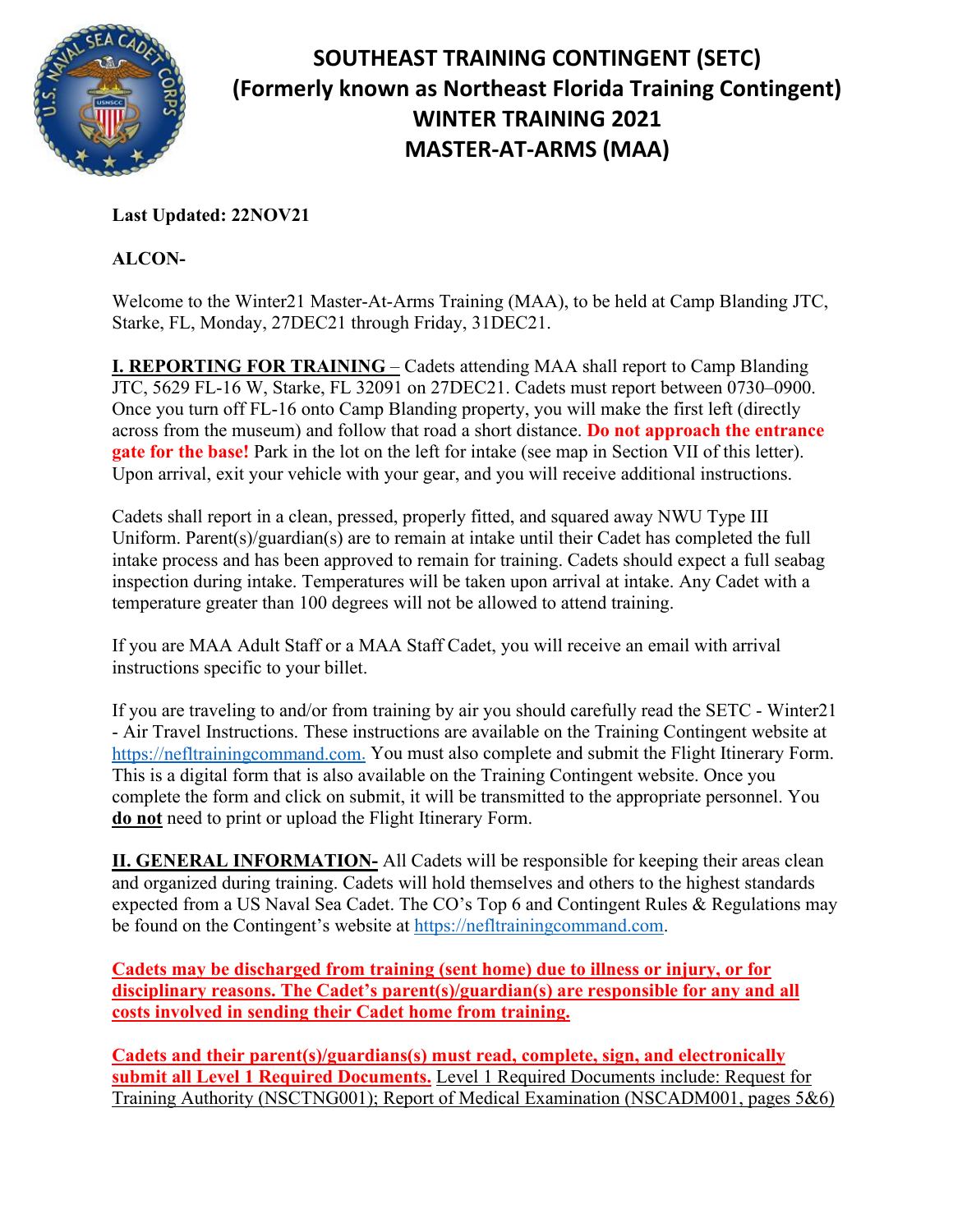- must be dated within 12-months of training start date; Medical History Report (NSCADM001, pages 3&4) - must be dated within 30-days of the training report date; and, if the Cadet must take medication during training, the Medical History Supplemental Form (NSCADM001, pages 7&8). **All Level 1 Required Documents must be properly uploaded to Magellan, by the Cadet's home unit, in a timely manner, and in addition must be printed and placed into the Cadet's Service Jacket for review upon their arrival at intake. Failure to upload properly completed forms, in a timely manner, may cause delays in Cadet approval and/or could cause the Cadet not to be accepted for training. The Cadet's Service Jacket must accompany the Cadet to intake. If the Service Jacket is missing required forms or contains incomplete forms, this could result in the Cadet not being allowed to remain for training.**

**Cadets and their parent(s)/guardians(s) must read and sign all Level 2 Required Documents.** Level 2 Required Documents include: the Camp Blanding Liability Release, and the CO's Top 6/Contingent Rules and Regulations. **Level 2 Required Forms must be printed, signed and placed in the Cadet's Service Jacket for review upon their arrival at intake. Failure to include the Level 2 Required Form in the Cadet's Service Jacket may result in the Cadet not being allowed to remain for training.**

**III. CONTACT WITH CADETS-** Direct contact with Cadets attending training, after intake and before graduation, is **strictly prohibited**. Should a true emergency arise, where the cadet must be contacted, the parent(s)/guardian(s) of the Cadet should contact the Southeast Training Contingent at [COTC.NEFL@seacadets.org.](mailto:COTC.NEFL@seacadets.org)

Although the cadet **will not** be able to respond, parent(s)/guardian(s) may send non-urgent messages to their cadet by completing the 'Message From Home' Form, found on the Southeast Training Contingent website by visiting [https://nefltrainingcommand.com,](https://nefltrainingcommand.com/) or by direct link at [https://www.emailmeform.com/builder/emf/GR/SETC-Winter21-Message-From-Home.](https://www.emailmeform.com/builder/emf/GR/SETC-Winter21-Message-From-Home) Parent(s)/guardian(s) may also drop off letters for their Cadet, at the designated location, during intake. These letters must be addressed to the Cadet by using the Cadet's full name and the name of the training that the Cadet is attending (i.e., Cadet John Doe, CPOA). **Do not ship or mail anything to Camp Blanding, as it will not be delivered.**

Please be aware that email messages sent, and letters left for Cadets are **not** secure and may be read by Training Contingent Staff. Cadets will receive correspondence each evening.

**IV. MEDICAL INFORMATION-** The safety and wellbeing of all participants is of the utmost importance. To this end, medical staff will be on site for the duration of the trainings. Appropriate COVID precautions will be taken by the Training Contingent.

Cadets attending training are required to submit their most recent Report of Medical Examination (NSCADM001, pages 5&6) **in advance of training**. This form must be uploaded to Magellan by the Cadet's home unit. The original form is required to be included in the Cadet's Service Jacket upon arrival at intake. The Report of Medical Examination must be dated within 12-months of the training report date.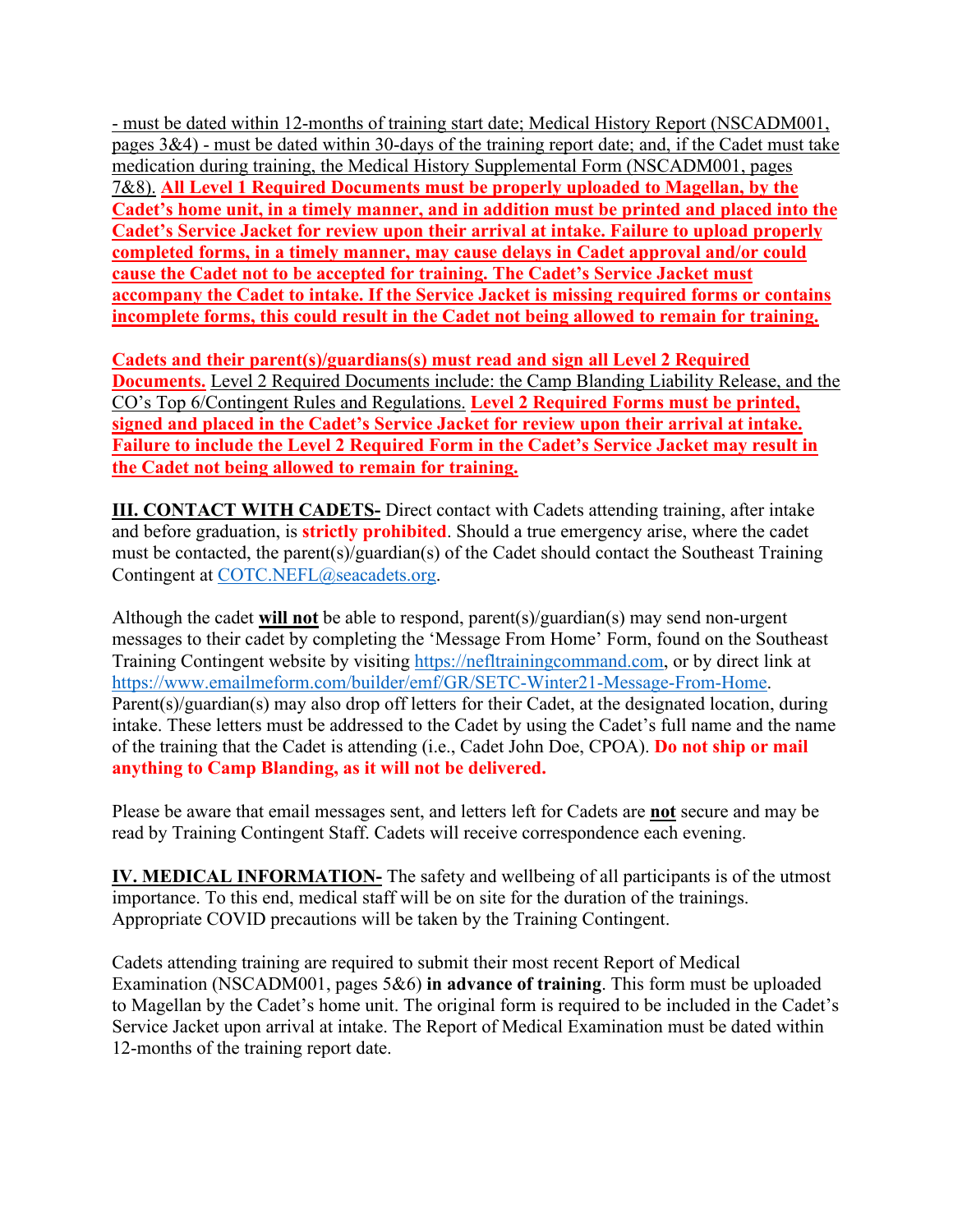Cadets attending training are required to submit their most recent Medical History Report (NSCADM001, pages 3&4) **in advance of training**. This form must be uploaded to Magellan by the Cadet's home unit. The original form is required to be included in the Cadet's Service Jacket upon arrival at intake. The Medical History Report must be dated within 30-days of the training report date.

Cadets attending training should plan to continue taking any medication(s) for which they have been prescribed. Training is never the time to stop taking medication for which the cadet has been prescribed! **Cadets may not self-medicate**. All medications, either prescribed or over the counter (OTC), are required to be turned in to Contingent Medical Staff during intake. All medications, both prescribed and OTC, must be in their original container(s), and if prescription, must bear the name of the Cadet for whom it was prescribed. Directions for proper administration of the medication, both prescribed and OTC, must be submitted with the medication. All medications, both prescription and OTC, must be documented by the Cadet's parent(s)/guardian(s) **in advance of the training** by utilizing the USNSCC Medical History Supplemental Form (NSCADM001, pages 7&8). This form must be uploaded to Magellan by the Cadet's home unit. The original(s) of this form are required to be included in the Cadet's Service Jacket upon arrival at intake.

Cadets will be given their medications during AM and/or PM sick-call. Cadets who have been prescribed emergency inhalers or auto-injector epinephrine (EPI) pens will be allowed to maintain control of those medications and use them during an emergency, and as prescribed. These emergency use medications **must** be documented by the Cadet's parent(s)/guardian(s) **in advance** of the training on the USNSCC Medical History Supplemental Form. This form must be uploaded to Magellan by the Cadet's home unit. The original(s) of this form are required to be included in the Cadet's Service Jacket upon arrival at intake. Upon arrival at intake, the Cadet shall make Contingent Medical Staff aware of the possession of these emergency use medications. Cadets who must use their emergency use medications, while in attendance at training, must notify Adult Contingent Staff of their use and must be evaluated by Contingent Medical Staff.

**V. SEABAG REQUIREMENTS-** The Seabag List for this training can be found by visiting the Southeast Training Contingent website at [https://nefltrainingcommand.com.](https://nefltrainingcommand.com/) Attending Cadets and Staff Cadets are required to bring everything listed on the Seabag List. If an item is not on the seabag list, **do not bring it**! Unauthorized items will be confiscated and **will not** be returned. Cell phones, or other electronic devices, should **not** be brought to training; however, Cadets who are traveling by air are allowed to bring a cell phone for emergency communications purposes, but must surrender their cell phone after arriving. Surrendered cell phones will be returned to Cadets prior to graduation. The training contingent is aware of routine attempts to smuggle cell phones into the training environment. Seabags will be inspected at intake and are subject to inspection at other times. Confiscated cell phones will be treated as contraband.

**VI. GRADUATION & DEPARTURE-** A clean, pressed, proper-fitting, and squared-away service dress blue (SDB) uniform is required for graduation. This includes all SDB uniform components as well. The Training Contingent will not have access to SDB uniforms, their components, or the ability to clean, press, alter, or repair the uniforms. Cadets should contact